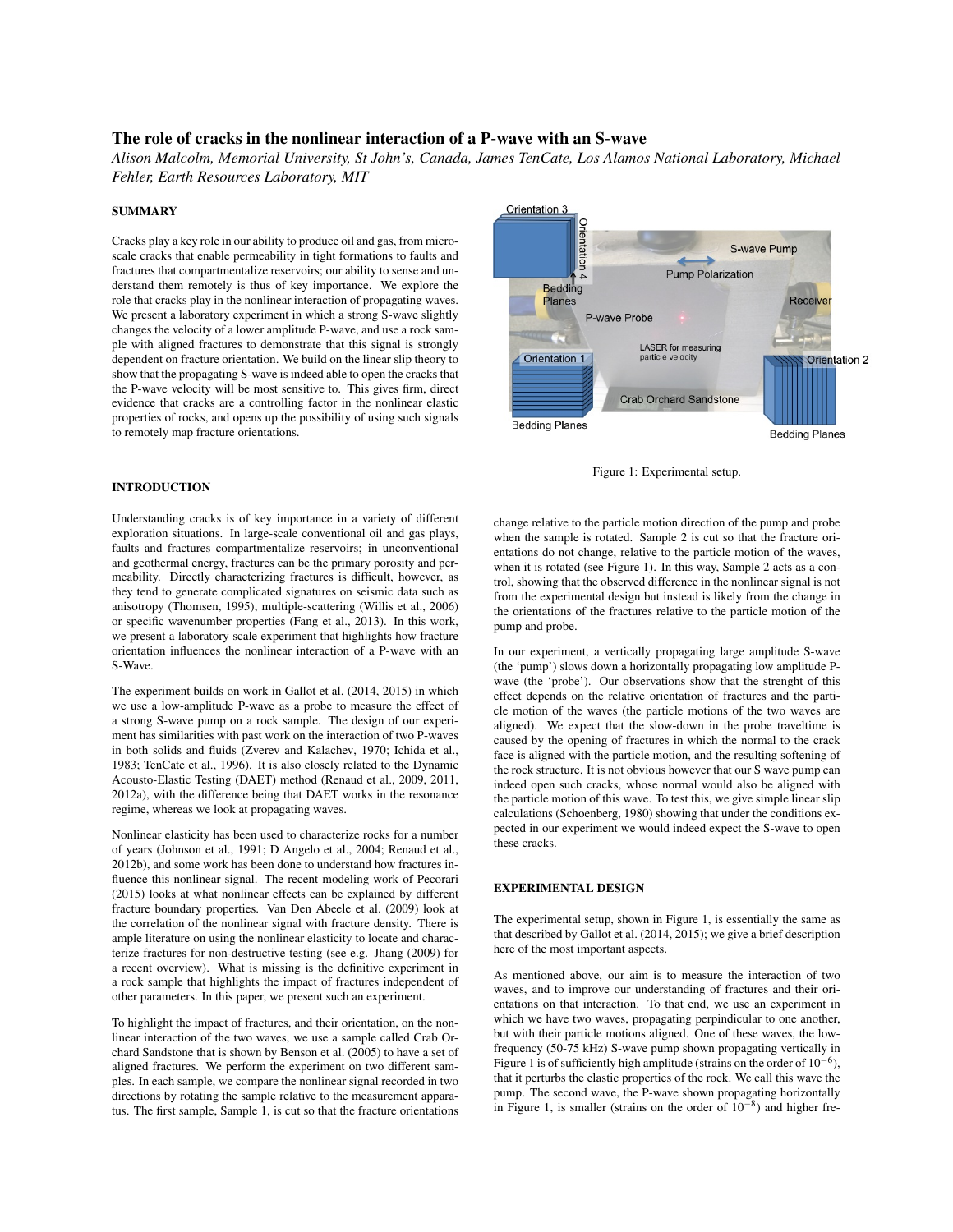# Cracks and Nonlinear Elasticity

quency (700-1000 kHz) and is used to sense these changes. Specifically, we measure the delay in the P-wave probe caused by the S-wave pump. The precise frequency of the probe and pump signals are tuned to acheive a high signal-to-noise ratio and a pulse with as little ringing as possible. We aim to keep approximately a factor of 10 difference in frequency between the two waves so that we can reasonably assume that the probe is seeing a single phase of the pump during the wave interaction.

The delays induced in the P-wave probe by the S-wave pump are small, with the induced velocity change being on the order of 0.04%. To measure such small delays requires a careful experimental setup. This setup is described in detail by Gallot et al. (2015) and refined in this work both using the same equipment as that in Gallot et al. (2015) at MIT and using similar equipment at Memorial University. Both the pump and probe signals are generated by transducers connected to a function generator, which also controls the timing between these two signals. The pump signal is amplified to generate a large enough signal using a fixed gain power amplifier; no amplification is used on the probe signal. All of the signals are recorded on a P-wave transducer directly opposite the probe source transducer; before recording a bandpass filter is used to reduce the amplitude of the pump, allowing clear signals of the probe to be recorded above the bit noise of the oscilloscope that does the recording.

Each data point is a delay in the probe traveltime caused by the pump signal. To measure this delay time, we make three separate measurements. First, we record the probe signal with the pump transducer inactive, this generates our baseline signal, *S*1. Second, we record only the S-wave pump signal (still on the P-wave transducer opposite to the P-wave probe source); we call this signal *S*2. Third, we record both signals together (i.e. with both the pump and probe transmitting at the same time), which is our nonlinear mixing signal *S*3. We then form the perturbed probe signal via

$$
S_1'=S_3-S_2.
$$

We can now measure the delay by comparing the traveltime of  $S_1$  to that of  $S_1'$ . As mentioned above, the traveltime delays we aim to measure are small, on the order of our time sampling interval (all data were sampled with at most 4 ns sampling interval). To measure such small delays, we make use of a technique discussed by e.g. Catheline et al. (1999), in which we first cross-correlate the two probe signals

$$
S_{CC} = S_1' * S_1
$$

where ∗ is the cross-correlation, and then fit the peak of the crosscorrelation to a parabola. The measured delay is then the peak of this interpolated parabola. This allows us to make delay measurements at about 1/10 of the sampling interval. This process gives us a single data point on the plots shown in subsequent sections.

To generate a full data set, we then repeat the procedure described above as a function of the delay between the probe initiation time and the pump initiation time. By changing this delay, we change the phase of the high-amplitude pump signal that is seen by the probe. This allows us to sense the passing of the pump using the delay of the probe as a measuring tool. To ensure that the probe really does see primarily a single phase of the pump, we use a single cycle of the high-frequency probe and monitor the passage of several cycles of the low-frequency pump.

As mentioned in the introduction, we perform this experiment in two samples of Crab Orchard Sandstone; the samples are shown in Figure 1 and each is  $15 \times 15$  cm in size. In Sample 1, we can change the orientation of the fractures relative to the particle motion of the waves (recall that the S-wave particle motion is chosen to align with that of the P-wave), by turning the sample 90◦ while keeping the pump and probe locations fixed. In Sample 2, changing the orientation of the

sample does not change the relative orientation of the fractures and the particle motion, thus providing a control measurement. Thus any changes observed in Sample 1 that are not seen in Sample 2 can be hypothesized to be caused by the differences in the relative orientation of the wave particle motions and the bedding planes (and thus the fractures). The sample orientations relative to the bedding planes and thus fracture planes, are shown in Figure 1. We expect the changes in probe traveltime to be caused by the opening and closing of those fractures which have the normal to the crack face aligned with the P-wave probe particle motion. The following section argues that the S-wave pump will indeed open such fractures.

### LINEAR SLIP THEORY FOR THE S-WAVE PUMP

We use the linear slip theory of Schoenberg (1980) to argue that the S-wave pump can open fractures that have the normal to the crack face aligned with their particle motion. In particular, we address whether an S-wave propagating along the vertical, *z*-axis as shown in Figure 1, with particle motion along the horizontal *x*–axis can open horizontal cracks (crack-face along the *x*–axis) and vertical cracks (crack-face along the *z*−*axis*). The two different crack orientations represent the two orientations of Sample 1. We discuss three cases: (i) a plane wave in a linear elastic material (ii) a plane wave windowed in the *x*–direction in a linearly elastic material and (iii) a plane wave in a material described by the 5-constant nonlinear elastic model (Gol'dberg, 1960) and calculate the displacement across the crack face for both fracture orientations in each case. We describe the derivation for case (i) and then discuss the changes between those results and those in case (ii) and (iii).

The displacement *u* caused by a vertically propagating plane S-wave with amplitude *K* is

$$
u = \begin{pmatrix} Ke^{i\omega(\frac{z}{\beta}-t)} \\ 0 \\ 0 \end{pmatrix}, \tag{1}
$$

where  $\beta$  is the S-wave speed, *t* the time and  $\omega$  the angular frequency. This formulation assumes a plane-wave of infinite extent in *x* and *y*. For the two cases of fracture orientations we are interested in, we have

$$
n_{\nu} = \begin{pmatrix} 1 \\ 0 \\ 0 \end{pmatrix}, \; n_{h} = \begin{pmatrix} 0 \\ 0 \\ 1 \end{pmatrix}, \tag{2}
$$

where  $n<sub>v</sub>$  is the normal to the vertical fracture (i.e. orientation 2) and  $n_h$  is the normal to the horizontal fracture (i.e. orientation 1). Linear slip says that

$$
\Delta u_{\nu} = \begin{pmatrix} \eta_N & 0 & 0 \\ 0 & \eta_T & 0 \\ 0 & 0 & \eta_T \end{pmatrix} t_{\nu} \tag{3}
$$

$$
\Delta u_h = \begin{pmatrix} \eta_T & 0 & 0 \\ 0 & \eta_T & 0 \\ 0 & 0 & \eta_N \end{pmatrix} t_h \tag{4}
$$

where  $\Delta u$  is the displacement (or slip) across the fracture,  $\eta_T$  and  $\eta_N$ are the tangential and normal tractions, respectively and  $t_{v,h}$  are the tractions on the fractures. Using linear elasticity and the Cauchy stress formula to obtain expressions for *t* gives that

$$
\Delta u_{\nu} = \begin{pmatrix} 0 \\ 0 \\ \eta_{T} \mu K \frac{i\omega}{\beta} e^{i\omega(\frac{z}{\beta} - t)} \end{pmatrix}
$$
 (5)

$$
\Delta u_h = \begin{pmatrix} \eta_T \mu K \frac{i\omega}{\beta} e^{i\omega(\frac{z}{\beta} - t)} \\ 0 \\ 0 \end{pmatrix}, \qquad (6)
$$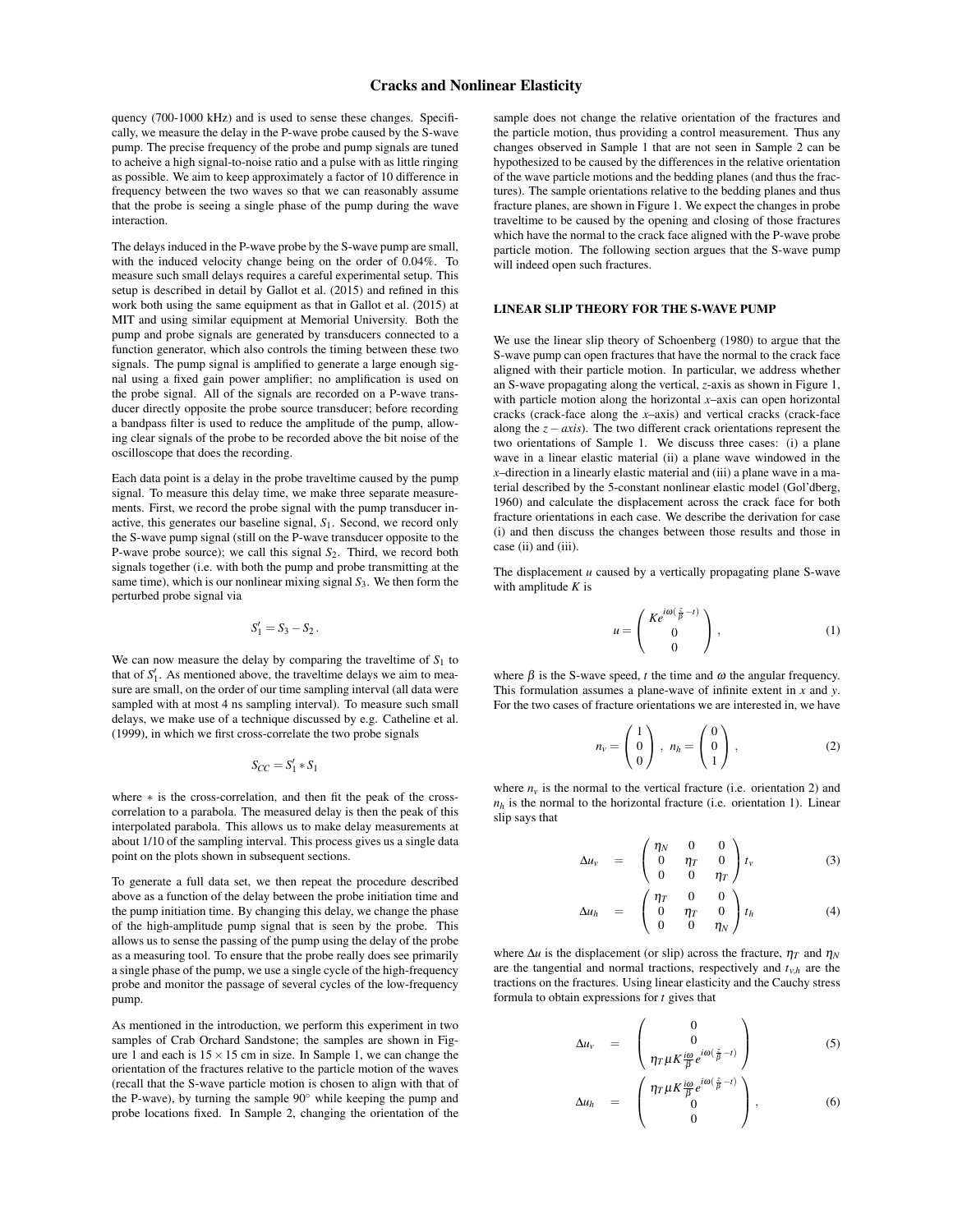where  $\lambda$  and  $\mu$  are the Lamé constants.

The calculation above indicates that in this situation, the shear wave in our experiment will not open the cracks, because there is no displacement along the normal to the crack face (i.e.  $\Delta u \cdot n = 0$ ). This changes, however, if we assume:

• A windowed plane wave in which

$$
\mathbf{u} = \begin{pmatrix} s(x)Ke^{i\omega(\frac{z}{\beta}-t)} \\ 0 \\ 0 \end{pmatrix}, \tag{7}
$$

where  $s(x)$  is a windowing function that is one at the transducer that smoothly decays to zero away from it. This gives

$$
\Delta u_{v} = \begin{pmatrix} \eta_{N}(\lambda + 2\mu)s'(x) \\ 0 \\ \eta_{T}\mu \frac{i\omega}{\beta}s(x) \end{pmatrix} Ke^{i\omega(\frac{z}{\beta} - t)} \qquad (8)
$$

$$
\Delta u_h = \begin{pmatrix} \eta_T \mu_S(x) \frac{i\omega}{\beta} \\ 0 \\ \eta_N \lambda s'(x) \end{pmatrix} K e^{i\omega(\frac{z}{\beta} - t)}, \qquad (9)
$$

in which we see that both displacements have a component along the normal direction.

- A compliance tensor that is not diagonal as it is in equation 4
- A nonlinear Hooke's law in computing the tractions  $t_h$  and  $t_v$ from the stresses in equation 4

The last two cases give similar, but more complicated, expressions for  $\Delta u$ <sup>*v*</sup> and  $\Delta u$ <sup>*h*</sup>, where the form of each component changes but which are nonzero does not. We can thus conclude that if any of the above deviations from the ideal linear elastic case hold, the S-wave pump would be expected to produce an opening of the cracks in sample orientations 1 and 2. For orientations 3 and 4 (in which the crack orientations are expected to be the same relative to the particle motions of both pump and probe), using a more complicated compliance model does not result in the opening and closing of fractures, but the other modifications mentioned above do result in crack opening and closing. Which cracks open more or less is governed by the precise values of tractions and physical parameters of the rock, and is unimportant for our study. This simple calculation gives us confidence that the pump can open the fractures with normals parallel to the particle motions; it is these fractures that are most likely to perturb the traveltime of the P-wave.

#### EXPERIMENTAL RESULTS

Having established that our experimental setup allows for the opening and closing of cracks, we now procede to describe the results of the experiments described above. Figure 2 shows the results in Sample 1, in orientations 1 and 2. Recall that in orientation 1, the particle motion is parallel to the bedding planes and thus the fracture planes. In orientation 2, the opposite is true and the particle motion is perpendicular to the bedding planes and the fracture planes (i.e. the particle motion is aligned with the normals to the fractures). The P-wave motion is going to be most strongly effected by opening and closing of fractures whose normals are aligned with the direction of wave propagation, in other words fractures aligned as in orientation 2. We thus expect, and observe, a stronger nonlinear effect in orientation 2 than in orientation 1. Note that in both cases, the two waves interfere in nearly the same part of the sample, so it is unlikely that these results demonstrate only the heterogeneity of the sample.



Figure 2: Experimental results on Sample 1, in orientations 1 and 2. Note the difference in the time delays measured in the two orientations. In this sample, the relative orientation of the cracks does change when the sample is rotated, resulting in the change in observed time delays. In orientation 2, the particle motion of the waves and the normal to the crack faces are aligned, which is why we observe a larger signal in that orientation.



Figure 3: Experimental results on Sample 2, in orientations 3 and 4. Note the similarity in the time delays measured in the two orientations. In this sample, the relative orientation of the cracks and wave particle motions does not change when the sample is rotated.

In contrast, in Figure 3 we show the experimental results in Sample 2 with orientations 3 and 4. In this case, we observe little difference in the time delays for the two orientations. This is expected because in this case, there is no change in the relative orientation of the fractures and particle motion when the sample is rotated. Note that since we are using two different samples, and making measurements in two dif-



Figure 4: The envelope of the pump signal, recorded on an S-wave transducer opposite the pump transducer, and the low-pass filtered delays measured on Sample 2 in Orientation 3. Note the similarity in shape of the two signals, with the envelope of the nonlinear signal slightly lagging that of the pump. This is the part of the signal that changes between orientations in Sample 1, likely due to differences in how the pump and probe interact with the aligned fractures in the sample.